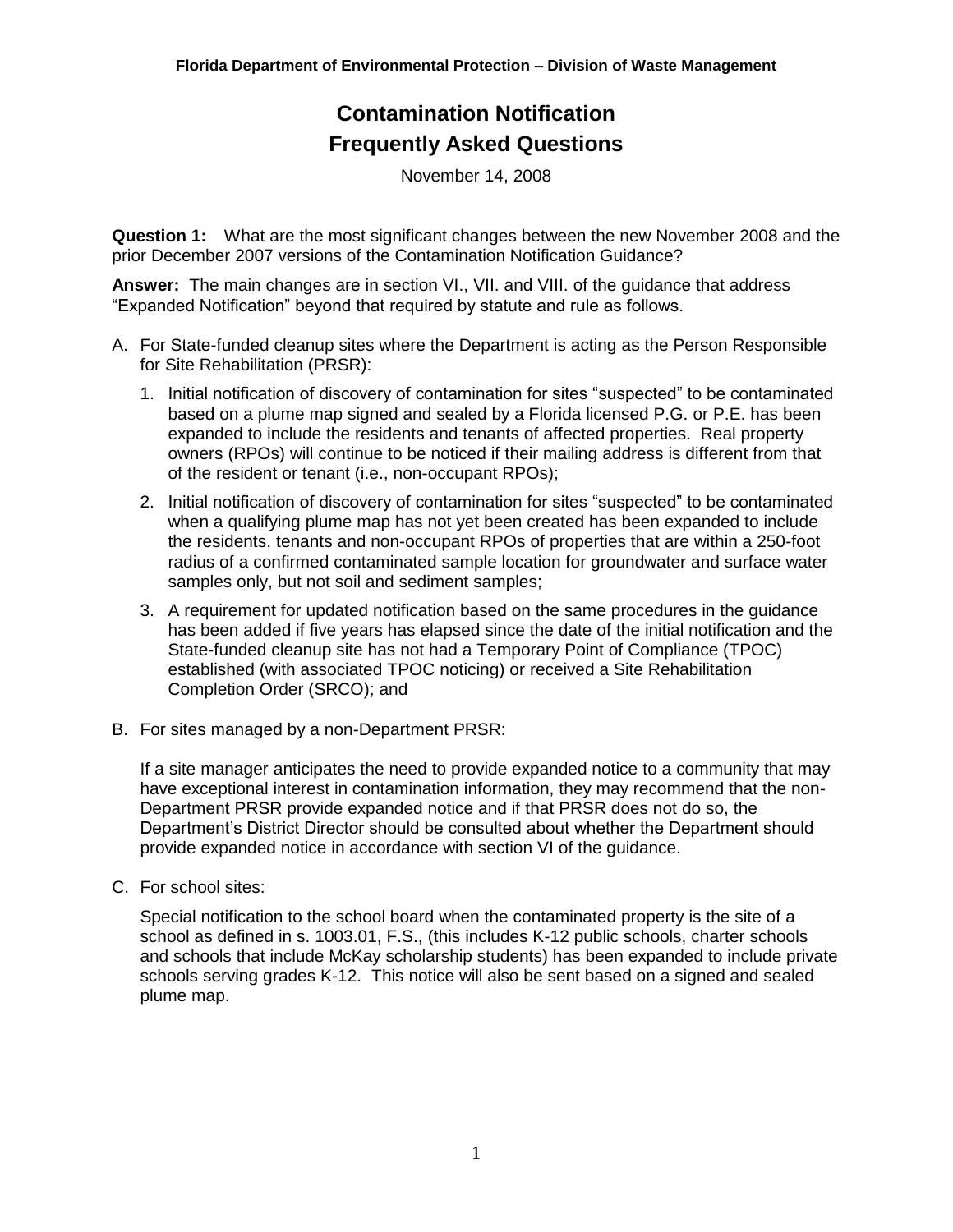**Question 2:** Who is responsible for submitting the Initial Notice of Contamination Beyond Property Boundaries for those sites at which the State or State-funded cleanup contractor is conducting the site rehabilitation activities?

**Answer:** The Department will perform the noticing functions of the PRSR for State-lead sites under active site rehabilitation using State funds, including expanded notice. Though some program areas may reserve this function for DEP staff only, the DEP site manager may negotiate reasonable compensation for the State Cleanup Contractor or designated Preapproval Contractor to compile the information and prepare the Initial Notice of Contamination Beyond Property Boundaries Form, provided the required timeframes are not exceeded. In such cases the DEP site manager should sign the Initial Notice of Contamination Beyond Property Boundaries Form. The Petroleum Cleanup Preapproval Program has created a template for this activity that may be authorized by verbal change order upon initial discovery of contamination beyond the boundaries of the property at which site rehabilitation was initiated.

However, if the eligible site is not currently funded due to low priority and the PRSR is voluntarily proceeding with site rehabilitation pursuant to the applicable cleanup criteria rule, then the PRSR would be responsible for any initial notifications to the Department, the county health department, and the tenants and lessees of the source property, as well as notifications to the owners of impacted property regarding the establishment of a TPOC as required by rule. The same would be true if a petroleum program site has exhausted the funding cap and the PRSR is required to proceed with cleanup at their own expense.

**Question 3:** How is noticing handled for sites that are eligible for State-funded cleanup, but currently not of sufficient priority for funding approval?

**Answer:** Inactive eligible State-funded cleanup sites are not subject to the notification requirements while waiting for availability of State funding in priority order since these sites do not meet the applicability criteria found in s. 376.30702, F.S. (i.e., site rehabilitation is not currently being conducted at these sites pursuant to one of the four programs' cleanup criteria statutes). Therefore, sites eligible for State-cleanup funding that are not within funding range or not otherwise approved for funding are not required to comply with the notification requirements until such funding becomes available. However, as stated above, if the responsible party for an eligible site below funding range chooses to voluntarily proceed with site rehabilitation, they will assume the PRSR role and will be subject to the notification requirements.

**Question 4:** Section 62-770.160(4), F.A.C., (petroleum) says that real property owners of sites where active remediation or monitoring are being performed in accordance with a Remedial Action Plan (RAP), Monitoring Only Plan (MOP), Natural Attenuation Monitoring Plan (NAMP) or Risk Assessment approval order may voluntarily elect to complete the cleanup based on the version of the rule in effect at the time the order was issued. In such a case, if the order was issued prior to the initial noticing requirements in the rule (effective April 17, 2005), would those requirements apply?

**Answer:** The Section 62-770.160(4), F.A.C., provision would not apply to provide an exemption from the notification requirements as it does to other rule requirements because section 376.30702, F.S., (effective September 1, 2005) does not contain such grandfathering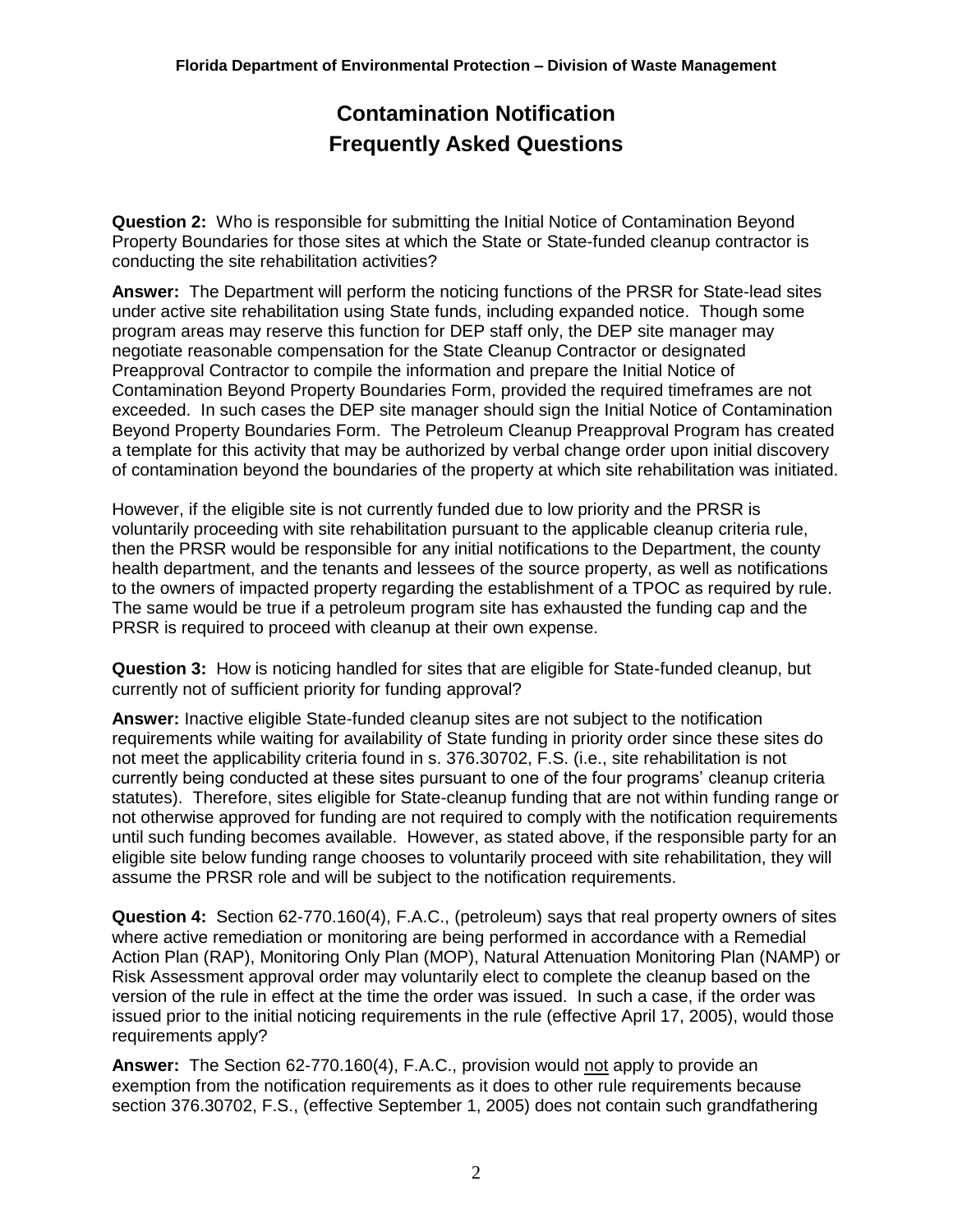provisions. Therefore, PRSRs for sites continuing with site rehabilitation initiated under a DEP Order issued prior to April 17, 2005, are subject to the noticing requirements.

**Question 5:** The revised noticing guidance includes two types of "expanded notification" for active State-funded cleanup sites suspected to have contamination. One of these includes properties within a 250-foot radius of a confirmed contaminated sample location. Is the site manager expected to identify these properties and the addresses of each resident or tenant?

**Answer:** No, while site managers will continue to identify the specific properties affected based on confirmed samples and qualifying plume maps when available, a decision has been made to have the Division of Waste Management Administrative Services Contractor identify the suspected properties within the 250-foot radius of confirmed groundwater and surface water sample locations, as well as the associated addresses for residents, tenants and non-occupant RPOs. The Administrative Services Contractor will provide this service for petroleum and nonpetroleum sites.

**Question 6:** If contamination is documented at the edge of the boundary of the property at which site rehabilitation was initiated and it appears obvious that contamination exceeding Chapter 62-777, F.A.C., cleanup target levels (CTLs) is present on the adjacent property, but there is no analytical sample from that property or technical report which includes part of that property within the inferred boundary of the contaminant plume, should that adjacent property be included in the "Initial" notice of contamination submitted to the Department?

#### **Answer:** No.

**Question 7:** If part or all of a property is within the inferred boundary of a contaminant plume map showing exceedances of CTLs in a technical report signed and sealed by a Floridalicensed PG or PE, but there is no analytical sample from that property confirming the contamination, is that property required to be included in the "Initial" notice of contamination submitted to the Department?

#### **Answer:** There are two options:

- A. Active State-Funded Cleanups Yes, if that property was not previously included in the expanded initial noticing based on a 250-foot radius to a confirmed sample location as described in the November 14, 2008 Guidance for Contamination Notification.
- B. Non-State-Funded Cleanups No, the statutes and rules governing "Initial Notice of Contamination Beyond Property Boundaries" specify that such contamination be documented with laboratory analytical samples under appropriate quality assurance protocols. Therefore, such a "suspected" but not confirmed property is not required to be included. However, if the PRSR or their agent voluntarily includes information in their "initial" contamination noticing package regarding such "suspected" properties or for properties within a 250-foot radius of a confirmed sample location, then the properties will be included in the notification letters to the property owners with alternate "suspected" language after confirmation that the PRSR understands that they are not required to provide this notice by statute and rule, but wish to do so anyway.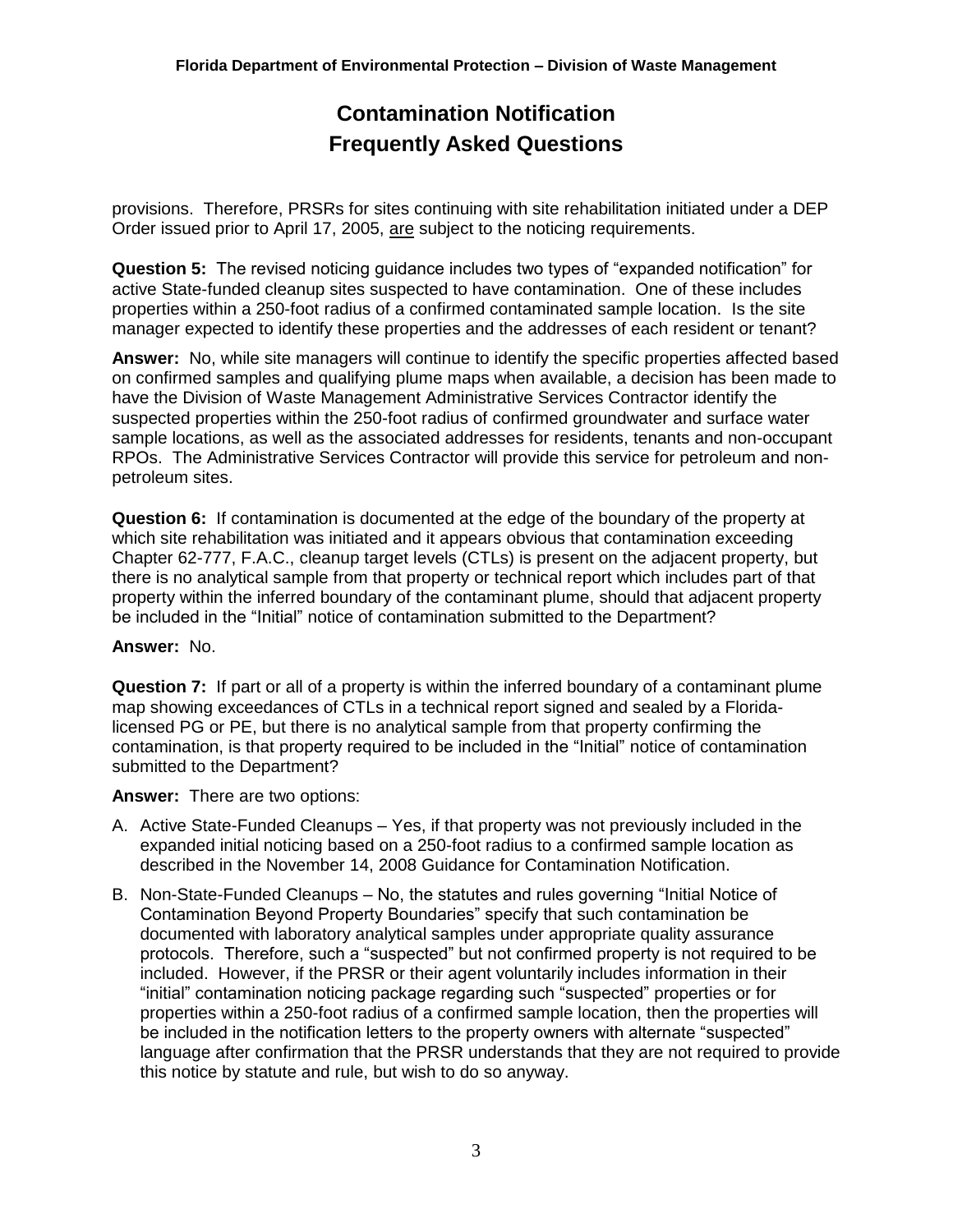**Question 8:** As a licensed professional, I feel that I have a responsibility to notify the owner of "suspected" properties based on the evidence available. Why is the DEP not requiring notification for "suspected" sites?

**Answer:** The DEP is requiring that "suspected" properties be included in the initial contamination noticing for active State-funded cleanup sites (based on a signed and sealed plume map or if the "suspected" property is within a 250-foot radius of a confirmed groundwater or surface water sample location) where the DEP is acting as the PRSR. The DEP is also granting the option for other PRSRs to include suspected properties in their initial notice packages. However, the provisions for "Initial Notice of Contamination Beyond Property Boundaries" in the rule and statute only require noticing for properties with actual samples and laboratory analytical tests.

**Question 9:** Should an "initial" notice be submitted if the contaminated groundwater sample is taken from a temporary monitoring well or direct push sampler?

**Answer:** Yes, assuming all other criteria are met, the governing statute and rules do not make any distinction regarding the temporary or permanent status of the sample location.

**Question 10:** Can roadway and railroad right of ways (ROWs) be considered affected properties to be noticed, and how are they addressed for noticing?

**Answer:** Yes, virtually every public roadway is associated with a "right of way." ROWs for public roads are typically owned by the state, county or local municipality, though in a few cases there may be a dedicated transportation easement rather than direct ownership. Railroad, electric and utility companies also own or hold easements upon properties along rails, high power transmission lines and gas pipelines. ROWs should be considered as separate properties and, for the purpose of initial and TPOC noticing, it is important to provide notice to the owner of the property.

The ROW boundaries and specific ownership records are not necessarily available on the county property appraiser's web sites and it may be prudent to consult the specific State, county or municipal road department for confirmation. As a rule of thumb, for roadways, if the specific ROW boundary cannot otherwise be determined, it is presumed that the ROW property includes the area encompassed by the curb, gutter, sidewalk, utility poles, wires and pipes, as well as any storm water drains, manholes, swales and ponds and may be owned by the entity matching the road type (i.e. State for State roads and highways, county for county roads, and city or township for local roads within city limits).

**Question 11:** If a particular site at which site rehabilitation was initiated has already had an "Initial Notice of Contamination Beyond Property Boundaries" submitted to the Department or was included in the Department's prior "Backlog" noticing efforts, would there ever be a need to submit additional "Initial" notifications for that site?

Answer: Yes. Notification must be submitted if a new property is discovered to be contaminated or if new contaminants are detected above CTLs that were not part of the previous notice for any property originally noticed. In addition, if the prior notice was for "suspected" contamination and "confirmed" data is now available for the same property, then an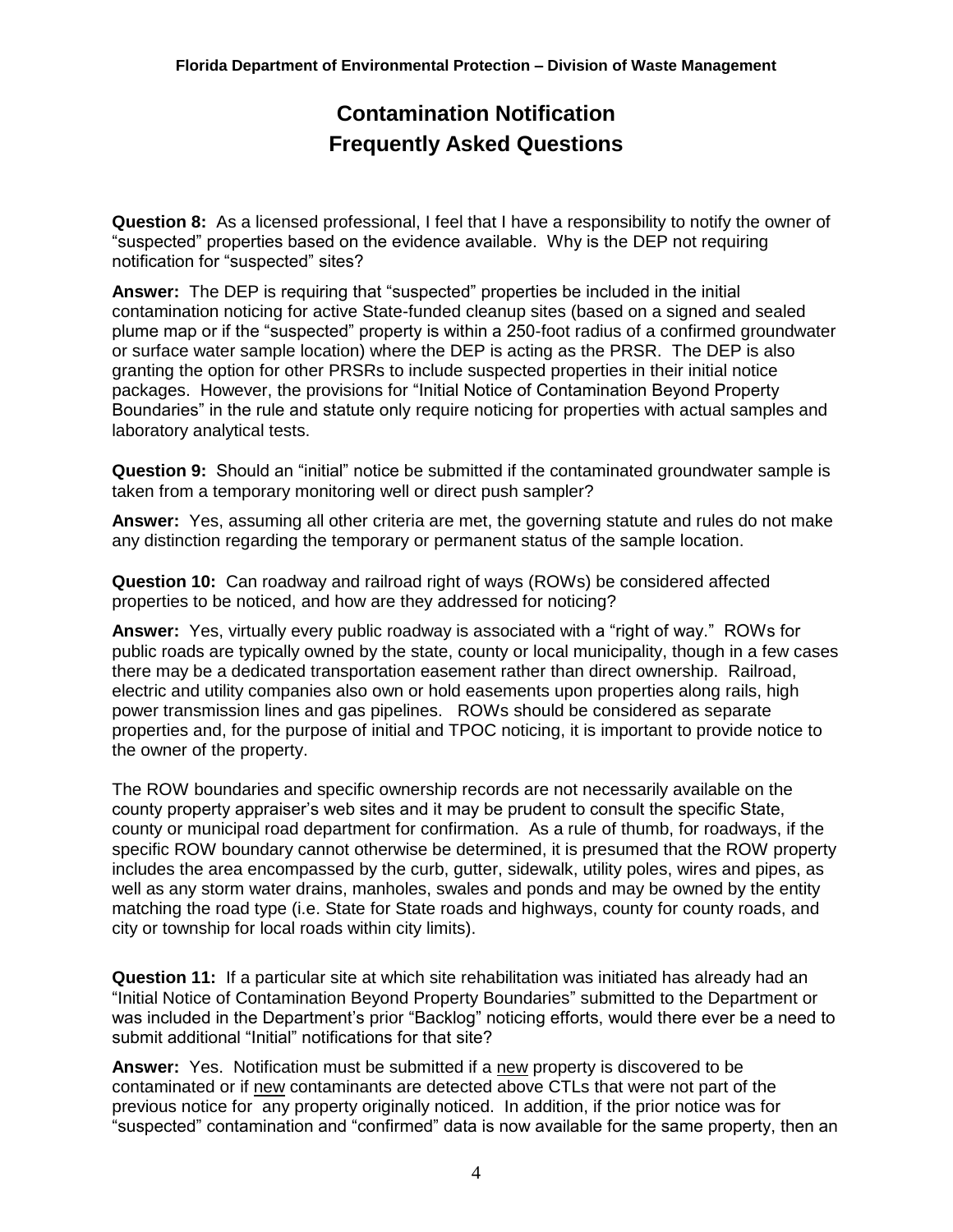initial notice package should be submitted to the DEP. The DEP initial notice letters for these cases have special language referring to the fact that a previous notice was issued based on suspected data, which is now confirmed, or that a previous notice was for other contaminants at the same property.

In addition, the revised guidance for expanded noticing at active State-funded cleanup sites where the Department is acting as the PRSR requires additional updated notification within five years of the date of the initial notice if a TPOC has not been established for a site or a site has not received an SRCO.

Additional notification is not required for:

- A. A change in concentrations of previously noticed contaminants (up or down);
- B. A suspected property based on a signed and sealed plume map if previously noticed based on a 250-foot radius to a confirmed sample location;
- C. An expanded notice based on a 250-foot radius to a confirmed sample location if previously noticed based on a signed and sealed plume map; or
- D. A site that reaches site rehabilitation completion status.

Also, note that the TPOC notice may apply to a particular property even if that property was already the subject of an "initial" notice.

**Question 12:** Are the requirements different for the "Initial Notice of Contamination Beyond Property Boundaries" and "Subsequent Notice of Contamination Beyond Source Property Boundaries for Establishment of a Temporary Point of Compliance (TPOC)?"

**Answer:** Yes, with the exception for State-funded cleanup activities previously outlined in the answer to question #7, "Initial Notice of Contamination Beyond Property Boundaries" is only required by the governing statute and rule if contamination beyond the boundaries of the property at which site rehabilitation was initiated is documented with laboratory analytical samples under appropriate quality assurance protocols. However, notification for properties within the proposed TPOC should include all impacted properties located within the contaminant CTL plume maps included in the signed and sealed technical reports. We rely on the plume maps to determine who gets TPOC notice because at this stage, even if there are no analytical results from a sample taken on the specific property, the site assessment has been completed and the source(s) and extent of contamination have been confirmed with a greater degree of certainty.

**Question 13:** Who is required to prepare and send the "Initial" and "TPOC" notices to the affected property owners?

**Answer:** All "Initial" notice of contamination information packages should be submitted by the PRSRs or their agents to the DEP Division of Waste Management. All of these packages, including those submitted by the site manager for active State-funded sites, are currently being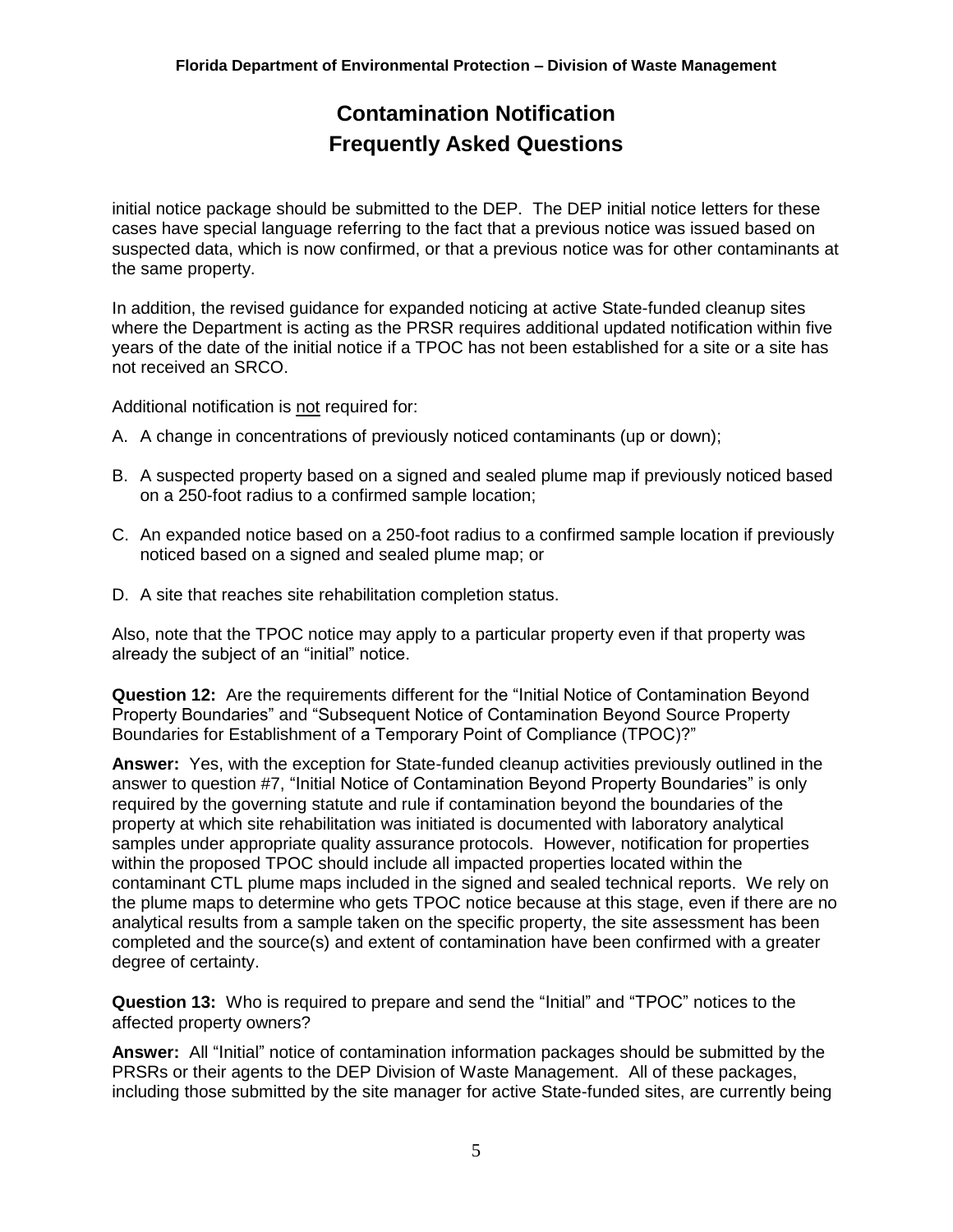assigned to the Division's Administrative Services Contractor for verification of property ownership, processing and preparation of the actual notices for mail out by the DEP to the affected property owners following DEP staff review and approval.

However, the statutes and rules also require the PRSR or their agent to send a copy of the initial notice package to the applicable DEP District Office and County Health Department, as well as to the tenants and lessees of the property at which site rehabilitation was initiated. However, the latter notice does not include the list of owners and parcel numbers of all the properties at which contamination has been discovered. For State-funded cleanups, the DEP site manager will send these additional copies at the same time they submit the initial notice package to the DWM.

TPOC notices to affected property owners are to be sent by the PRSR's or their agents and a copy sent to the DEP prior to RAP or NAM approval. However, for active State-lead sites where the Department is performing this PRSR function, the site manager is responsible for ensuring that the TPOC notices are sent, though they may negotiate reasonable compensation for State Cleanup or Preapproval Contractor to compile the information and send the actual notices, provided the required timeframes are not exceeded.

**Question 14:** Would the PRSR ever have to send a notice to the school board for contaminated school sites or will the DEP handle all of the notices involving schools?

**Answer:** As stated above, for the "Initial" notices of contamination, the DEP Division of Waste Management will be the entity notifying the school board in accordance with the governing statute. However, for TPOC notices when the cleanup is not being handled by a State or Preapproval contractor, the PRSR would be required to send a TPOC notice to the school board if they were the record owner of an impacted property within the area covered by the TPOC.

**Question 15:** The cleanup criteria rules require that the school board continue to provide actual notice, updated as appropriate, regarding contamination at a school property to the teachers and parents or guardians of the students at least annually during the period of site rehabilitation. Does this mean that the DEP will be providing updated notices to the school board at least annually?

**Answer:** No, when DEP sends the initial notice of contamination to the school board, it will identify sources of additional information about the contamination and a telephone number to which further inquiries should be directed. It is the school board's responsibility to follow up on the status of the cleanup and most recent contamination data, though the DEP will provide information upon request.

**Question 16:** Which schools will be subject to special notice of initial discovery of contamination from the DEP?

**Answer:** There are three categories of special school notices that the DEP will send:

A. Properties at which confirmed contamination is discovered that are the site of a school as defined in section 1003.01, F.S., will be subject to notice directing the school board to notify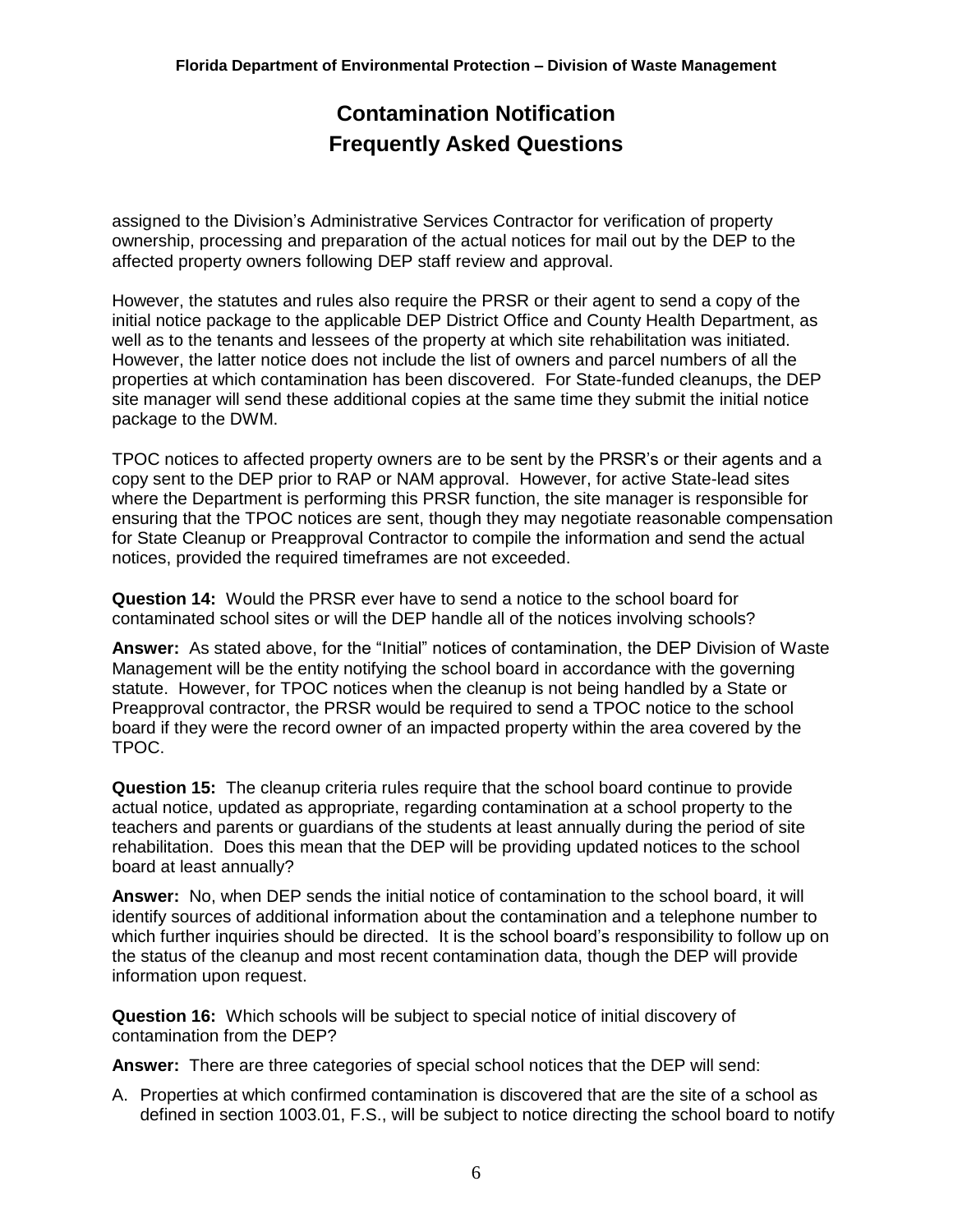teachers and parents or guardians of students in accordance with the governing statute and cleanup criteria rule. The definition of a school in section 1003.01, F.S., includes K-12 public schools, charter schools and schools that include McKay scholarship students. These notices will be the same for all such school sites regardless of the PRSR or cleanup funding source;

- B. Properties at which confirmed contamination is discovered that are the site of private schools serving grades K-12 will be subject to modified notice recommending that the governing board, principal or owner notify teachers and parents or guardians of students in accordance with the governing statute and cleanup criteria rule;
- C. Properties at which contamination is suspected based on a signed and sealed plume map that are the site of a school as defined in section 1003.01, F.S, or a private school serving grades K-12 will be subject to modified notice recommending that the school board or, for private schools, the governing board, principal or owner notify teachers and parents or guardians of students of the suspected contamination.

The Department will not encourage that notice be provided to teachers and parents or guardians based on a school being within a 250-foot radius of a confirmed sample location. In such cases, further notice to teachers and parents or guardians may be required after a confirmed sample is obtained from the school property or recommended after a signed and sealed plume map is produced by a registered professional.

**Question 17:** How is noticing affected in cases where the DEP approves a request for alternate procedures to implement remedial action prior to completion of the site assessment pursuant to section 62-770.890, F.A.C.?

**Answer:** Such a scenario would not change the standard procedure for the initial notice of contamination, which should occur upon first discovery of contamination beyond the boundaries of the property at which site rehabilitation was initiated regardless of the cleanup phase or activity. However, the timing of any subsequent TPOC noticing will depend on the circumstances and should be confirmed at the time of review of a request for approval of alternative procedures.

If limited interim remedial action is proposed as an alternative procedure and the proposed action will not require an NPDES discharge, underground injection control or air emissions permit, and there is an expectation that a RAP for additional remediation measures will be submitted at a later date, then the DEP will typically not require TPOC noticing prior to implementation of the approved interim remedial action. Any required TPOC noticing could be addressed at a later date prior to that RAP approval.

If the proposed interim remedial action does require an NPDES discharge, underground injection control or air emissions permit, the DEP will still require a RAP prior to implementation (in addition to the alternate procedures request) with sufficient information to support a formal RAP approval which will also satisfy the permitting requirements for these processes. In this case, any required TPOC noticing should be conducted prior to the RAP approval.